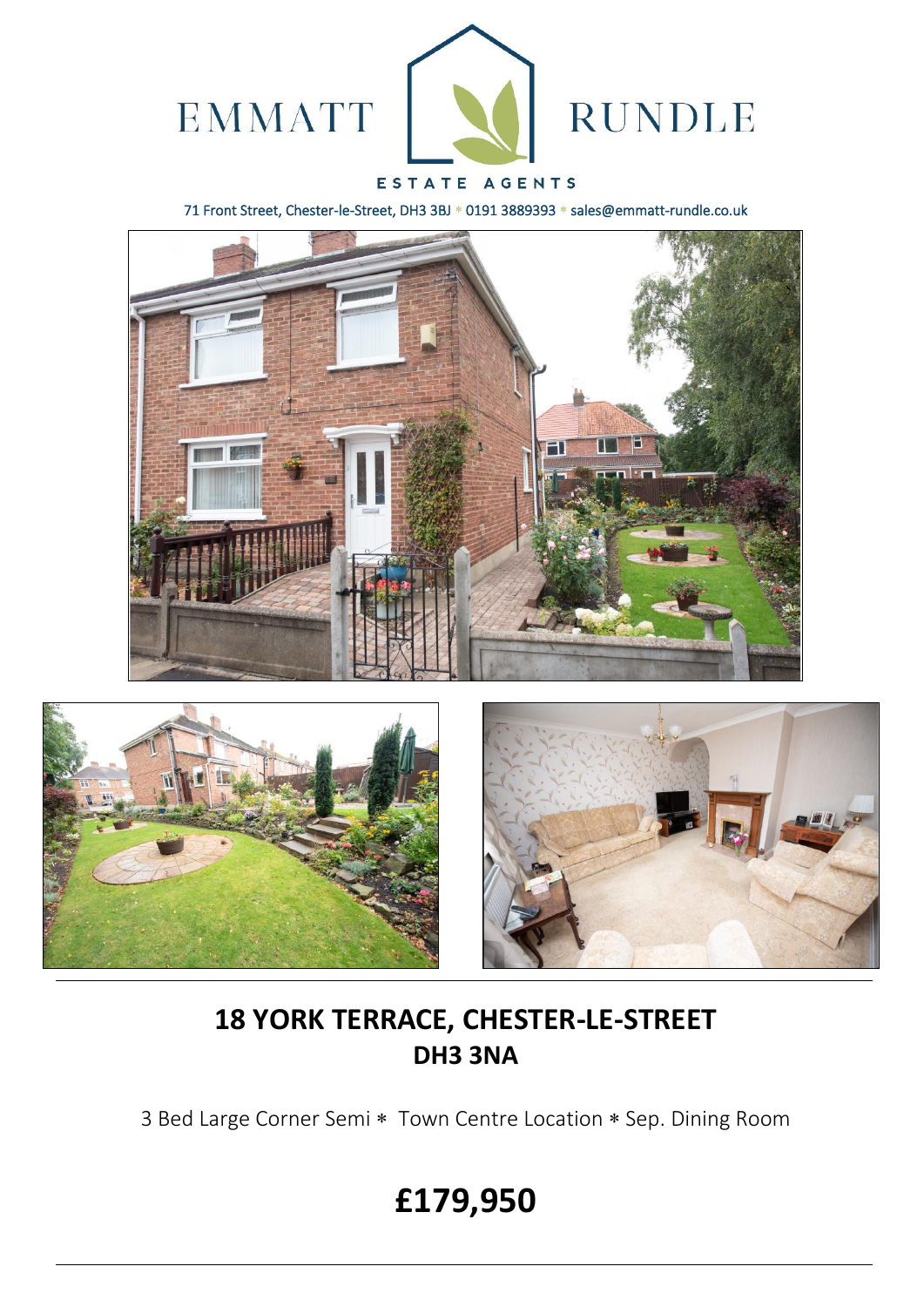#### **DESCRIPTION**

A three bedroom semi-detached house on a large corner site in this sought-after area providing easy access to the town centre, Riverside Park, transport links and local amenities. The property has been extended and improved to provide generously proportioned, family sized accommodation.

There are a number of attractive features including a spacious lounge with living flame fire, separate dining room, large kitchen/breakfast room, three good sized bedrooms, well-appointed bathroom together with well- stocked gardens to three sides. There is the benefit of gas central heating via combination boiler and UPVC double glazing.

#### **TENURE**

Freehold

#### **DIRECTIONS**

From the south end of front Street continue over the Ropery Lane roundabout heading toward Durham, take the second left turn onto York Terrace.

#### GROUND FLOOR

LOUNGE

13'7" (4.14m) x 13' (3.96m)

Feature fireplace with marble inlay & hearth, vertical blind, radiator

ENTRANCE HALL **ENTRANCE HALL Composite door**, spindle staircase, understair cupboard, radiator





SEPARATE DINING ROOM 11'9" (3.58m) x 9'6" (2.90m) Arch from lounge, vertical blind, radiator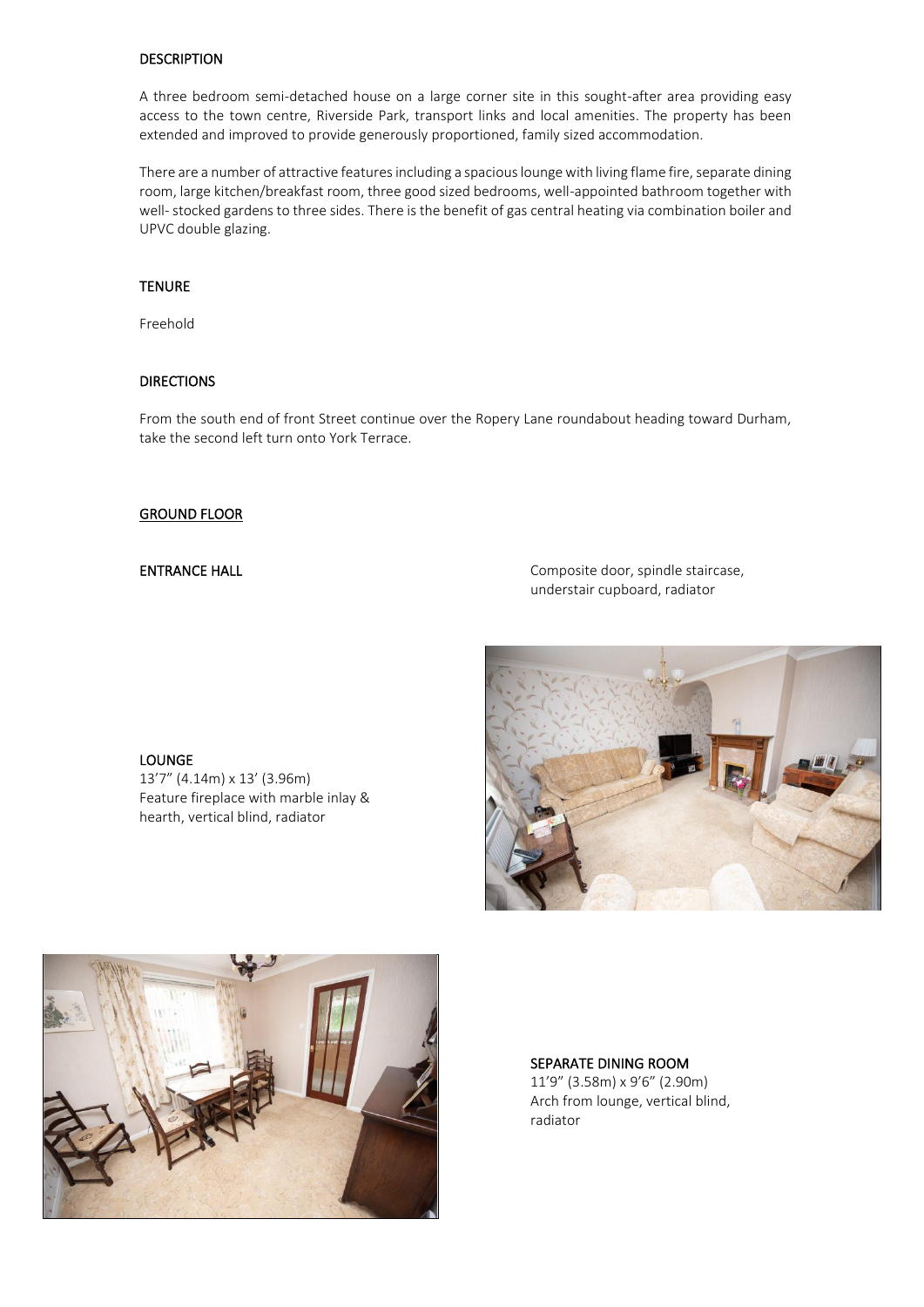

FIRST FLOOR



KITCHEN/BREAKFAST ROOM 18'6" (5.64m) x 7'6" (2.29m) A full range of wall & base units, coordinating worksurfaces, inset sink bowl with mixer tap, cooker hood, integrated dishwasher, plumbed for washer, tiled splashbacks, stone tiled flooring, roller blind, radiator



### BEDROOM 1

13'2" (4.01m) x 10'7" (3.23m) A range of fitted wardrobes & bridging unit, vertical blind, radiator

BEDROOM 2 12'1" (3.68m) x 9'6" (2.90m) Storage cupboard, vertical blind, radiator